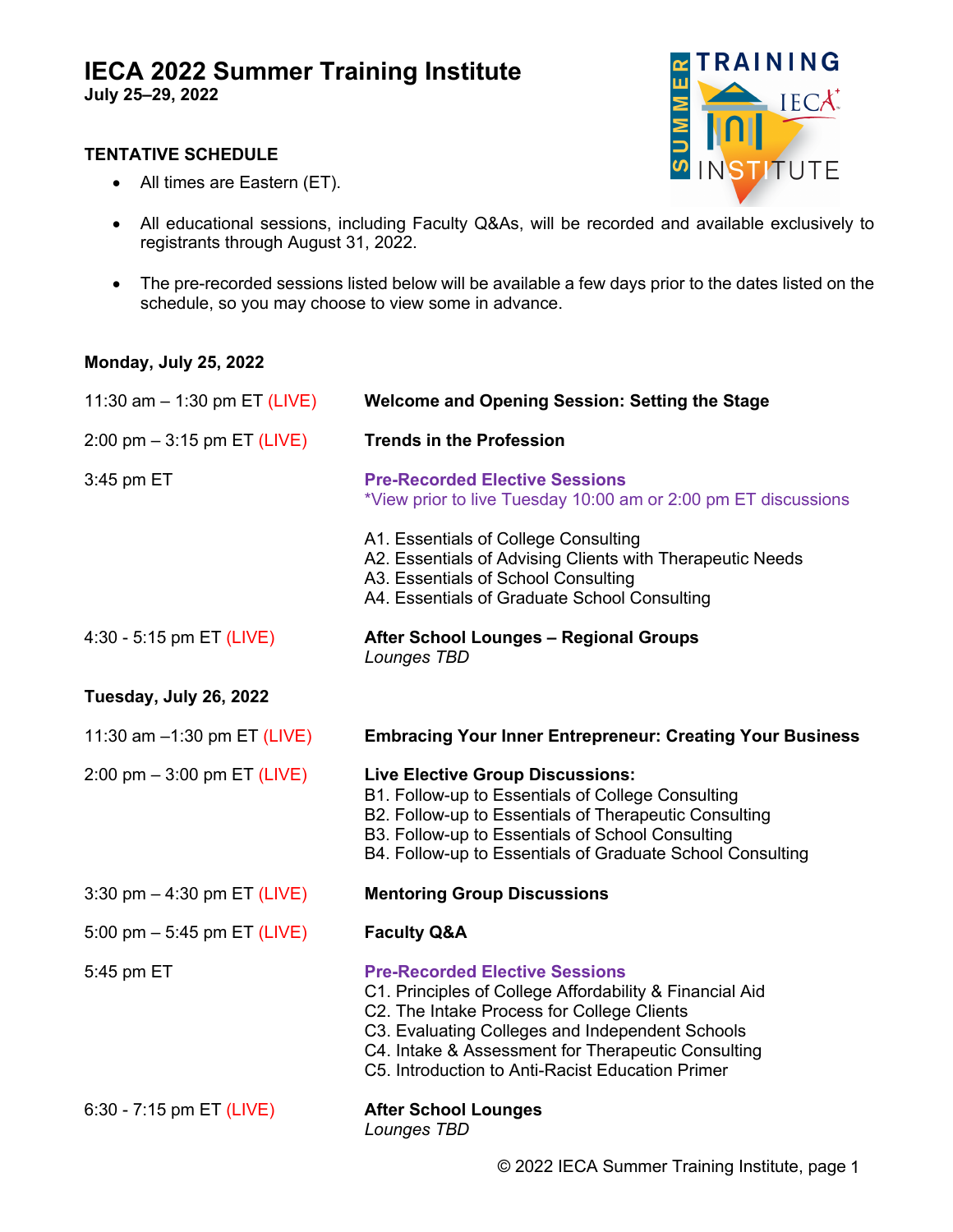## **Wednesday, July 27, 2022**

| 11:30 am $-$ 1:30 pm ET (LIVE) | <b>Embracing Your Inner Entrepreneur: Marketing Your Business</b>                                                                                                                                                                                                         |
|--------------------------------|---------------------------------------------------------------------------------------------------------------------------------------------------------------------------------------------------------------------------------------------------------------------------|
| $2:15$ pm $-3:15$ pm ET (LIVE) | <b>Mentoring Group Discussions</b>                                                                                                                                                                                                                                        |
| 4:00 pm $-$ 5:00 pm ET (LIVE)  | <b>Live Elective Sessions</b><br>D1. Effective Counseling for College-Bound Students & Parents<br>D2. Working With First Generation College Applicants<br>D3. Inside the K-12 School Admissions Office<br>D4. Therapeutic Consulting: Case Manager/Collaborative Practice |
| 5:00 pm ET                     | <b>Pre-Recorded Elective Sessions</b><br>E1. The Practice of College Affordability & Financial Aid<br>E2. College Advising for International Consultants<br>E3. Social Networking for All Consultants<br>E4. Advising Student Athletes                                    |
| 5:15 pm $-$ 6:00 pm ET (LIVE)  | <b>Faculty Q&amp;A</b>                                                                                                                                                                                                                                                    |
| $6:30 - 7:15$ pm ET (LIVE)     | <b>After School Lounges (topics TBD)</b><br>Lounges TBD                                                                                                                                                                                                                   |

## **Thursday, July 28, 2022**

| $9:00 - 10:00$ am ET (LIVE)    | Meeting for College Consultants Who Live Outside the USA                                                                                                                                                                                                                                                          |
|--------------------------------|-------------------------------------------------------------------------------------------------------------------------------------------------------------------------------------------------------------------------------------------------------------------------------------------------------------------|
| 11:30 am $-$ 1:45 pm ET (LIVE) | <b>Communication: A Proactive Approach to Liability Issues</b>                                                                                                                                                                                                                                                    |
| $2:30 - 3:30$ pm ET (LIVE)     | <b>Mentoring Group Discussions: Ethics</b>                                                                                                                                                                                                                                                                        |
| $4:00 - 5:00$ pm ET (LIVE)     | <b>Faculty Q&amp;A</b>                                                                                                                                                                                                                                                                                            |
| 5:30 pm $-$ 6:30 pm ET (LIVE)  | Q&A Follow-up: College Affordability and Financial Aid<br>Prerequisite: You should have watched at least one of the two<br>Financial Aid sessions on the Tuesday & Wednesday schedules.                                                                                                                           |
| 5:30 pm ET                     | <b>Pre-Recorded Elective Sessions</b><br>F1. College Planning with Homeschooled Students<br>F2. The College Application Essay<br>F3. Advising International Students on US School Admissions<br>F4. Working With Families Through the Therapeutic Placement<br>F5. Managing Your Media: Positive Press Interviews |
| $6:45 - 7:30$ pm ET (LIVE)     | <b>After School Lounges</b><br>Lounges TBD                                                                                                                                                                                                                                                                        |